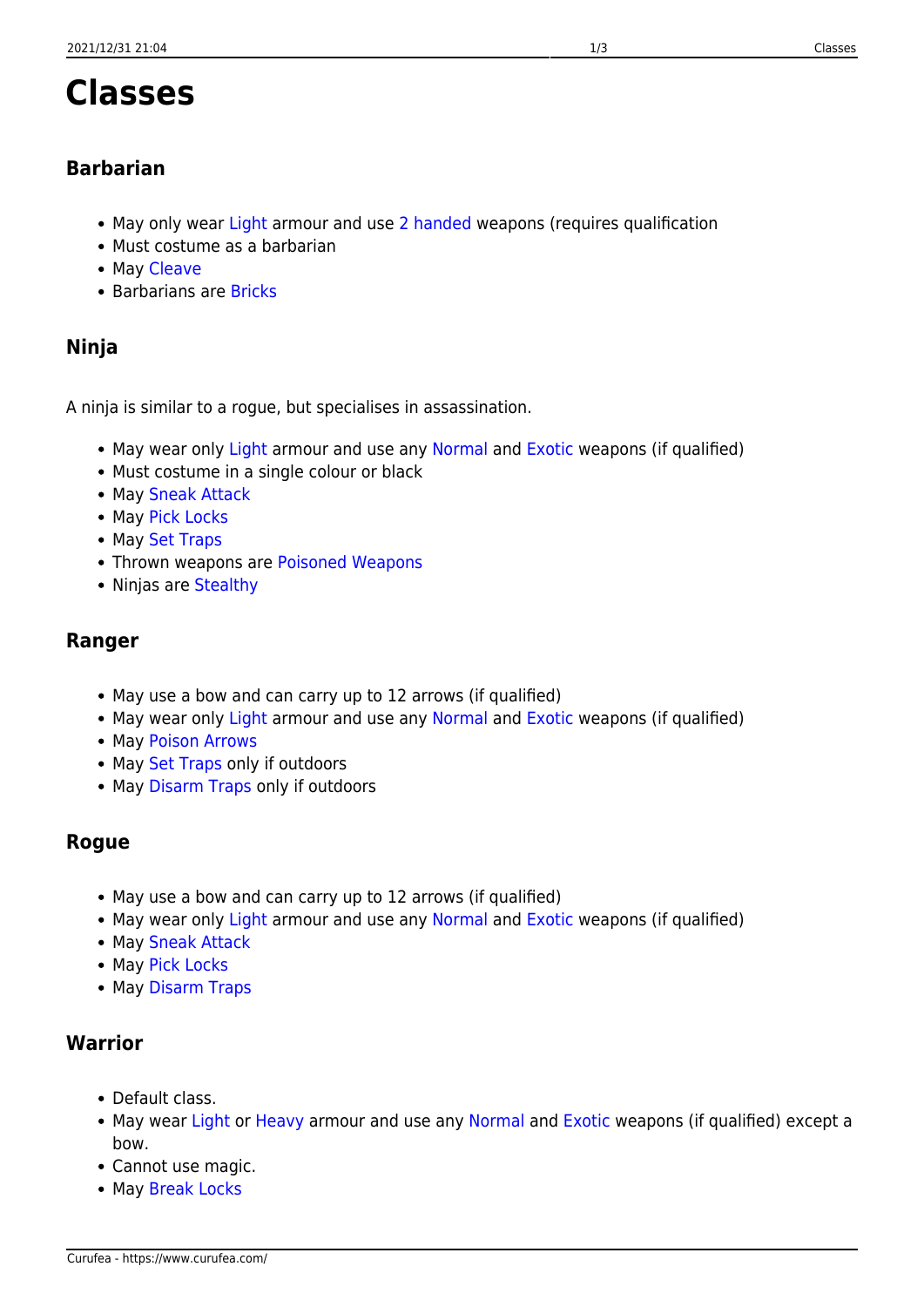# **Spellcasters**

# **Alchemist**

- Must use a staff, quarterstaff or other 2 handed equivalent
- May also use [Minimal](https://www.curufea.com/doku.php?id=hundredswords:weapon_and_armour_types#minimal) weapons and [Light](https://www.curufea.com/doku.php?id=hundredswords:weapon_and_armour_types#light_armour) armour
- Must costume as an alchemist (often the same as a mage)
- Must carry at least one potion to show status as an alchemist
- May carry up to 6 potions to be used in a game phase
- An alchemist may [Gather Herbs](https://www.curufea.com/doku.php?id=hundredswords:skills#class_skills) (Marshalls need to take note of whether a spell ball is discarded/used or actually a magical trap)
- An alchemist may [Disarm Magical Traps](https://www.curufea.com/doku.php?id=hundredswords:skills#class_skills)
- [Spellcaster](https://www.curufea.com/doku.php?id=hundredswords:skills#class_skills) a potion may be any [spell](https://www.curufea.com/doku.php?id=hundredswords:spells) of any class. Potions are chosen before the game begins and must be clearly labelled/coloured

## **Battle Mage**

A battle mage is a cross between a warrior and a mage

- May wear [Light](https://www.curufea.com/doku.php?id=hundredswords:weapon_and_armour_types#light_armour) or [Heavy](https://www.curufea.com/doku.php?id=hundredswords:weapon_and_armour_types#heavy_armour) armour and use any [Normal](https://www.curufea.com/doku.php?id=hundredswords:weapon_and_armour_types#normal) and [Exotic](https://www.curufea.com/doku.php?id=hundredswords:weapon_and_armour_types#exotic) weapons (if qualified) except a bow.
- May carry any amount of spell balls to be used when casting spells
- [Spellcaster](https://www.curufea.com/doku.php?id=hundredswords:skills#class_skills) may cast only one **Mage** [spell](https://www.curufea.com/doku.php?id=hundredswords:spells)

## **Cleric**

- May wear [Light](https://www.curufea.com/doku.php?id=hundredswords:weapon_and_armour_types#light_armour) or [Heavy](https://www.curufea.com/doku.php?id=hundredswords:weapon_and_armour_types#heavy_armour) armour and use any [Normal](https://www.curufea.com/doku.php?id=hundredswords:weapon_and_armour_types#normal) and [Exotic](https://www.curufea.com/doku.php?id=hundredswords:weapon_and_armour_types#exotic) weapons (if qualified) except a bow.
- Must carry a holy symbol or similar to show status as a cleric
- [Spellcaster](https://www.curufea.com/doku.php?id=hundredswords:skills#class_skills) may cast any **Cleric** [spell](https://www.curufea.com/doku.php?id=hundredswords:spells)

## **Mage**

- Must use a staff, quarterstaff or other 2 handed equivalent
- May also use [Minimal](https://www.curufea.com/doku.php?id=hundredswords:weapon_and_armour_types#minimal) weapons and [Light](https://www.curufea.com/doku.php?id=hundredswords:weapon_and_armour_types#light_armour) armour
- Must costume as a mage
- Must carry a spellbook or similar to show status as a mage
- May carry any amount of spell balls to be used when casting spells
- [Spellcaster](https://www.curufea.com/doku.php?id=hundredswords:skills#class_skills) may cast any **Mage** [spell](https://www.curufea.com/doku.php?id=hundredswords:spells)

### **Necromancer**

A necromancer is the opposite of a cleric.

- Must use a staff, quarterstaff or other 2 handed equivalent
- May also use [Minimal](https://www.curufea.com/doku.php?id=hundredswords:weapon_and_armour_types#minimal) weapons and [Light](https://www.curufea.com/doku.php?id=hundredswords:weapon_and_armour_types#light_armour) armour